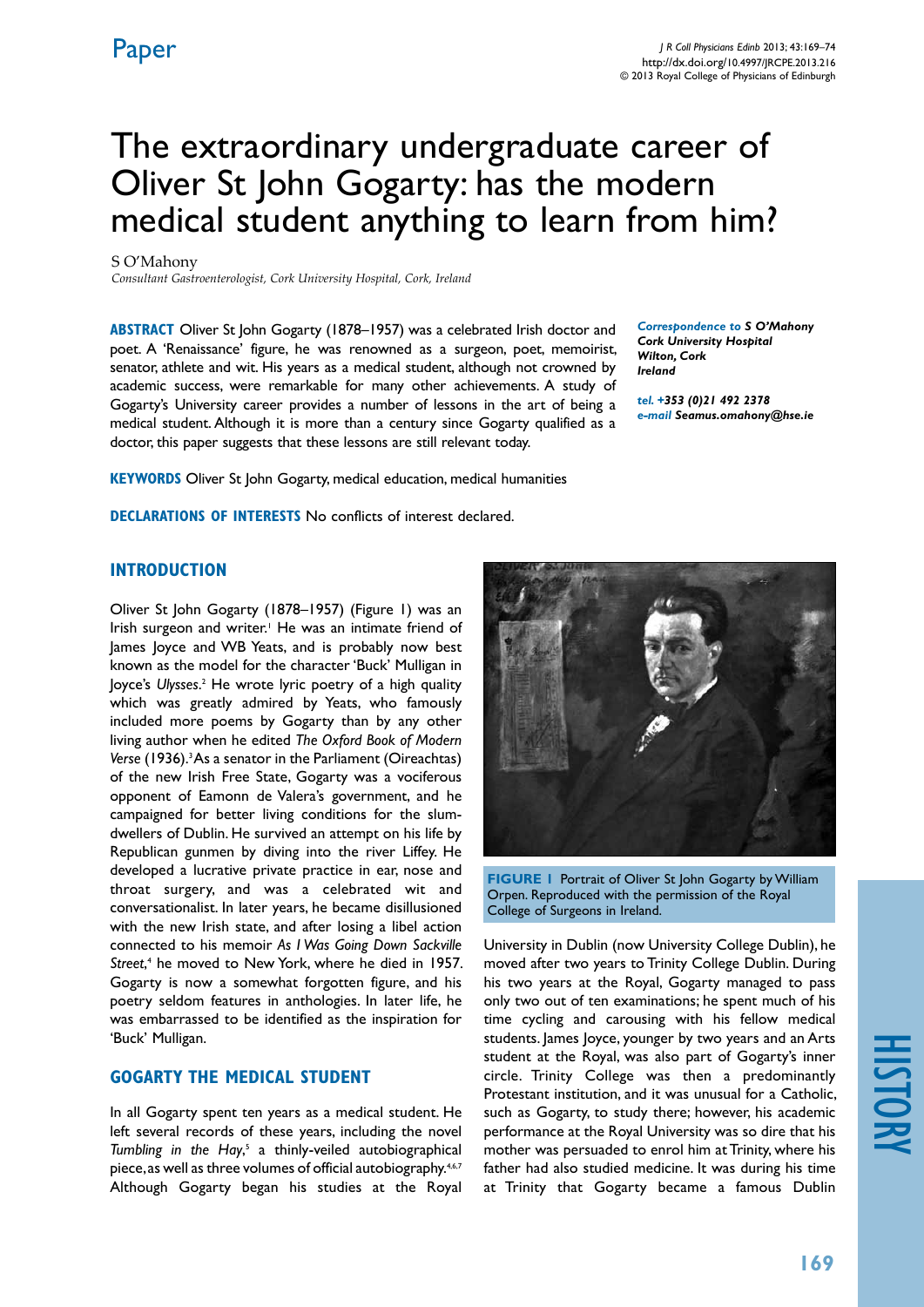personality. His serious lyric poetry regularly won college prizes, but it was his bawdy limericks and scurrilous doggerel which did the rounds in Dublin and gave him an instant notoriety. A gifted classicist, fluent talker and superb mimic with a gift for memorising poetry, Gogarty became the favourite of such famous dons as Mahaffy, Tyrell and Macran. He was a highly competitive athlete taking part in cycling races at a high level, and later taking up flying. A strong swimmer, he rescued drowning people from the Liffey on several occasions, for which he was awarded the bronze medal of the Royal Humane Society.

Medical education has now become almost exclusively vocational and utilitarian, with large numbers of students taught in a factory-style environment. The undergraduate career of Gogarty reminds us of a time when education was broader, when medical students mixed easily with classicists and historians. No student ever took more advantage of this environment than Oliver St John Gogarty. Although medical education has changed dramatically in the century since Gogarty qualified, a study of his undergraduate career provides lessons which may be useful for the modern student.

#### **Lesson No. 1: Take advantage of all the educational opportunities a university has to offer**

Good-looking, witty, well read – Gogarty was lionised by the Trinity Fellows like no other student since Oscar Wilde. John Pentland Mahaffy was the most famous of these Trinity Fellows, a colossal figure who excelled in classics, music, history and Egyptology.8 With a combination of cheek and erudition, Gogarty charmed Mahaffy, who even forgave him for writing satirical verses about him, mocking, amongst other things, Mahaffy's snobbery and inability to pronounce his 'r's. Gogarty called Mahaffy 'The Master', and so intimate were they that they had nicknames for each other: Mahaffy was 'Fafner' and Gogarty 'Fasolt' – Fafnir and Fasolt were mythological figures who featured in Wagner's opera *Das Rheingold.* Gogarty was a frequent guest at the Master's rooms. His idol, however, was Robert Yelverton Tyrrell, a charismatic classicist, whom Gogarty referred to as 'The Divine Doctor'. Tyrrell first invited Gogarty to his rooms for wine when Gogarty sat an examination in English literature. Medical students at Trinity College at that time sat for the BA after three years (even today, medical students at Trinity are awarded a BA after successful completion of their pre-clinical studies). Gogarty had pointed out a technical fault in Tennyson's *Locksley Hall*, which greatly impressed Tyrrell: 'Tyrrell it was who awarded me the maximum ten marks in my examination for English in the BA, but that was merely a preliminary reason for my love and admiration. He was the wittiest man of his day…'7 Gogarty was served wine by a liveried waiter, while The Divine Doctor drank whiskey. Through Tyrrell, Gogarty met HS Macran, Professor of Moral Philosophy. Macran, at that time the world's greatest authority on Hegel, tutored Gogarty in philosophy, and the two became lifelong friends. Edward Dowden, who taught English at Trinity, had written definitive biographies of Goethe and Shelley. He awarded the Vice-Chancellor's Prize for poetry to Gogarty in three successive years (1902, 1903, 1904), a Trinity record. Gogarty was very keen on poetry prizes – indeed, on prizes and medals of all kinds, taking the Bronze medal for literature at the 1924 Paris Olympic games. (Competitions in the arts were a feature of the modern Olympics until 1948). In the 1928 Tailteann Games he won the gold medal for poetry. (The Tailteann Games, the Irish Free State's answer to the Olympic Games, were held in 1924, 1928 and 1932, and were open to competitors of Irish birth or ancestry<sup>9</sup>).

Mahaffy, Tyrrell, Macran and Dowden deeply influenced the young Gogarty, and inspired in him a love for classical literature which was to inform his poetry and his conversation: 'I am easily influenced by those I admire.'7 He adapted complex ancient Greek metrical and rhyming systems for his poetry, and looked to the Classical world for inspiration. The dons saw in Gogarty the embodiment of the Classical ideal: poet, athlete, physician, man of action. He remained friends with all four dons long after he left Trinity College.

### **Lesson No. 2: Take up sport**

Gogarty's sport of choice was cycling, although he was a good footballer and a strong swimmer. He turned out as a semi-professional footballer for Preston North End Reserves when he was a schoolboy at Stonyhurst, in Lancashire, and later, when he was a medical student, played for Bohemians in Dublin.

Road cycle races were dangerous affairs, with serious injury a frequent occurrence. Trinity students were strongly discouraged from taking part in these races; the preferred sports for young gentlemen were cricket and rowing. Gogarty's cycling career was disapproved of by his family and his teachers, and he gave it up having been banned for swearing. Throughout his later life, he had a passion for speed, first in cars (Figure 2), and later as an aviator. He gained a private pilot's licence and was a founder member of the Irish Aero Club. (Later, at the start of WW II, he applied to join the Royal Air Force, but was turned down on age grounds).

Like 'Buck' Mulligan, he delighted in swimming, and frequently began his working day with a plunge into the sea in Dublin Bay, regardless of the season. For all his love of the life of the mind, Gogarty took an almost Pagan delight in sport and physical activity, and his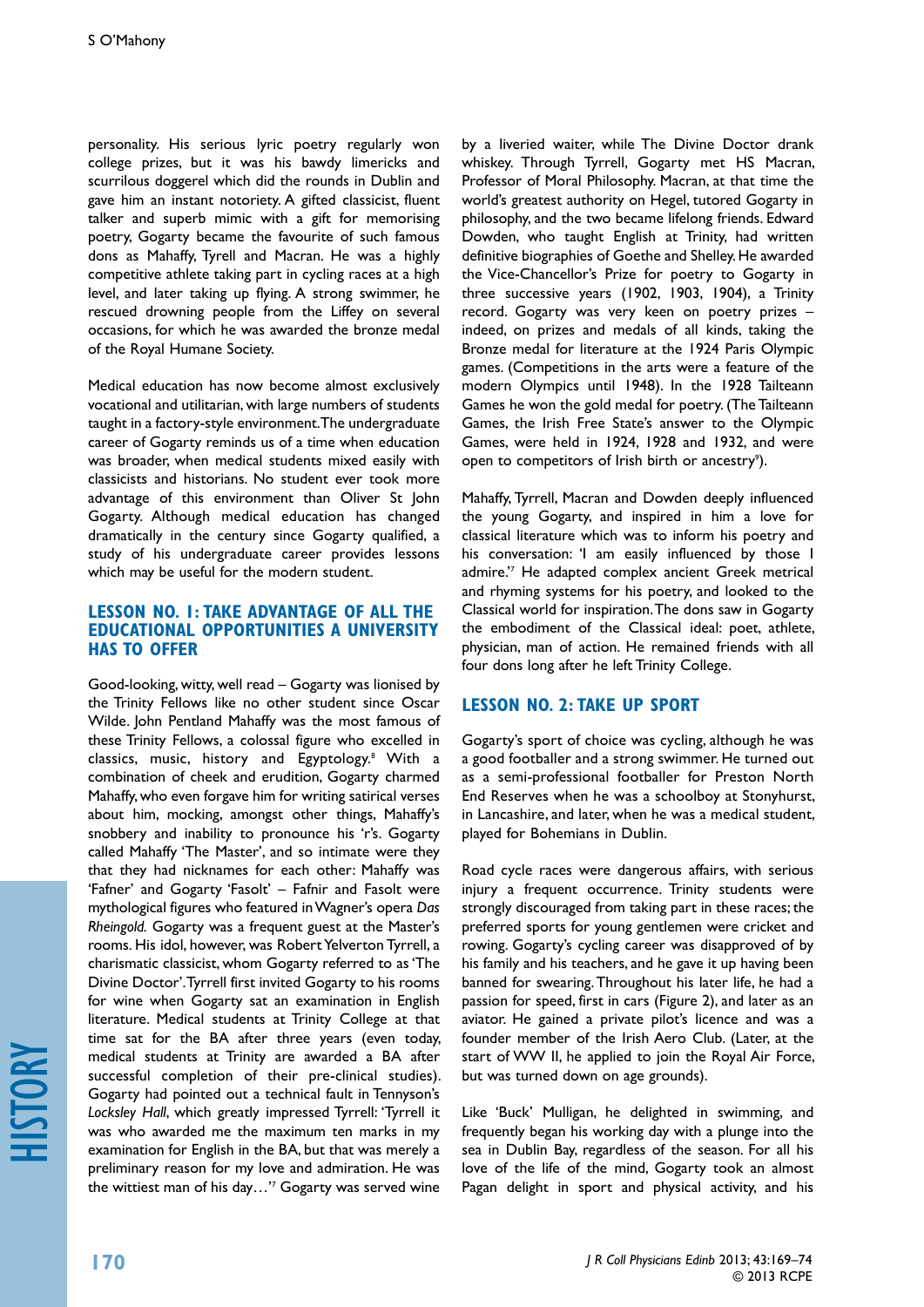

**FIGURE 2** Oliver St John Gogarty, his sister-in-law and her sister in his Rolls Royce. Reproduced with the permission of the Royal College of Surgeons in Ireland.

physical fitness gave him the energy in later life to pursue many different activities. It was undoubtedly his physical fitness which saved his life when he escaped assassination. Liam Lynch, an anti-Treaty IRA commander had ordered that Free State Senators be shot on sight. Gogarty was kidnapped in 1923 by anti-Treaty militants, who held him in an empty house near Chapelizod to await his fate. He broke free from his captors and escaped by plunging into the icy waters of the river Liffey.

#### **Lesson No. 3: Make friends with students from other disciplines**

Stately, plump Buck Mulligan came from the stairhead, bearing a bowl of lather on which a mirror and razor lay crossed. A yellow dressing-gown, ungirdled, was sustained gently behind him by the mild morning air. He held the bowl aloft and intoned:

- Introibo ad altare Dei
- Halted, he peered down the dark winding stairs and called up coarsely:
- Come up, Kinch. Come up, you fearful Jesuit.

The opening lines of Joyce's *Ulysses* are nearly as well known as those of *Pride and Prejudice* and *Anna Karenina,* and they immortalised Gogarty. Joyce and Gogarty shared a Martello tower in Sandycove, Dublin, along with Samuel (later Dermot) Chevenix-Trench (Haines in Ulysses) (Figure 3). (Martello towers were constructed along the coastline of the British Isles in the early 1800s in preparation for a French invasion.) Joyce and Gogarty had met some years previously (when Joyce was studying Arts at the Royal University) and had developed a close friendship based on a shared love of poetry, mockery and carousing in the Kips (Dublin's red light district); Joyce, the younger man, looked up to Gogarty, admiring his panache and style. Gogarty rented the tower partly with the intention of providing a quiet environment for Joyce to write. The opening chapter of *Ulysses* captures something of Gogarty's personality – his 'coarse vigour'. Malachi (Buck) Mulligan is a Regency figure: the aristocratic Anglo-Irish 'Bucks' of Georgian Ireland were infamous for their drinking, gambling and



**figure 3** Martello tower in Sandycove, Dublin, which was rented by Gogarty is now a James Joyce Museum. Image courtesy of the James Joyce Museum, Dublin.

dissipation. Buck is a show-off, lampooning the ecclesiastical Latin of the Roman Mass, quoting classical Greek ('Thalatta! Thalatta!'), Swinburne ('Isn't the sea what Algy calls it: a grey sweet mother?'), and his own scatological musings ('The snotgreen sea. The scrotum tightening sea'). Although Mulligan is full of life and language ('two dactyls, tripping and sunny, like the Buck himself') pours from him like a torrent, one can sympathise with Joyce's alter ego, Stephen Dedalus, who is clearly irritated and bored by Mulligan. Gogarty was incensed by his portrayal in *Ulysses*, and believed it impugned his reputation. He was also deeply antagonistic to modernism in literature: in the first chapter of his volume of autobiography, *It Isn't This Time Of Year At All!*, he attacks the Joycean style:<sup>7</sup> 'It may be a pity that this book is not in the modern mode of writing, that is, without a hero, without any serial sequence, without meaning and without unity except the unity of whatever comes into the writer's head.' In *Ulysses*, Mulligan admonishes Dedalus for refusing to pray at his mother's death-bed, and they part on bad terms. Joyce and Gogarty, too parted on bad terms: 'I was living with him and his constant air of reprobation and his reserve and silences annoyed me, for I took them to be a pose; and I detest humbug in any manifestation.'7 Gogarty finished his medical studies, and Joyce left for Zurich with Nora Barnacle to pursue his calling as a writer. Gogarty later attempted to repair the friendship when Joyce visited Dublin, but the meeting was not a success. He did not approve of the academic industry which grew up around Joyce's work, and resisted all attempts to make him part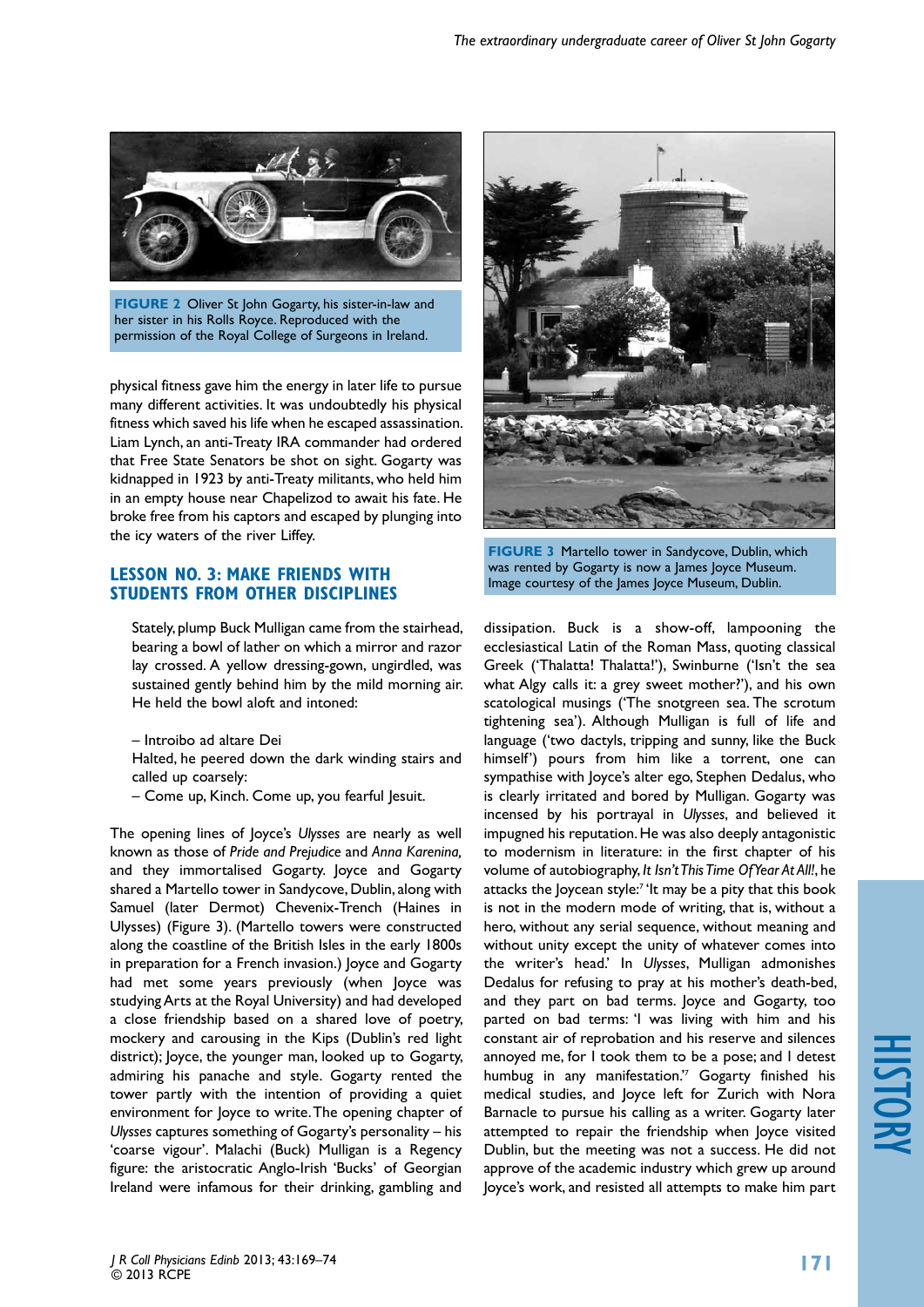of the Joycean cavalcade. By the time Ulysses appeared in 1922, Gogarty was a fashionable surgeon and a senator; he did not want the world to know of his lessthan-respectable student days.

Joyce's global reputation and fame is assured, yet for most readers, Oliver St John Gogarty is now known only as the model and inspiration for Buck Mulligan. Towards the end of his life, Gogarty was dismayed to be sought out by Joyce scholars keen to meet Malachi Mulligan.'I was called by one of his critics "An accessory before the fact of *Ulysses*"', wrote Gogarty, 'That, of course, is an extenuation of the truth. To know a man intimately does not make you an accessory to his subsequent action.'7

#### **Lesson No. 4: Cultivate friends outside medicine who will promote your career**

During his student years, Gogarty established close friendships with WB Yeats (13 years his senior) and George Moore (26 years older). How did a gregarious medical student become so intimate with two famous, older writers? Gogarty's mother, although widowed young, had regular 'at homes', and it was at one such 'at home' that Gogarty met Yeats. The older poet was impressed by Gogarty's classical knowledge, and like the dons at Trinity, relished Gogarty's high spirits and wit. Yeats, as editor of *The Oxford Book of Modern Verse*, 3 famously included more poems by Gogarty than by any other living poet. In the preface to the book, he defended this decision: 'Twelve years ago (in January 1923), Oliver Gogarty was captured by his enemies, imprisoned in a deserted house on the edge of the Liffey with every prospect of death. Pleading a natural necessity he got into the garden, plunged under a shower of revolver bullets and as he swam the ice-cold December stream promised it, should it land him in safety, two swans. I was present when he fulfilled that vow. His poetry fits the incident, a gay, stoical – no, I will not withhold the word – heroic song. Irish by tradition and many ancestors, I love though I have nothing to offer but the philosophy they deride, swashbucklers, horsemen, swift indifferent men. That is the reason, though perhaps not the only one, why I have given Gogarty such space, and I think him one of the great lyric poets of our age.' Although Gogarty admired Yeats deeply, he was not afraid to mock the great man.

George Moore was a world-famous novelist when he first met Gogarty; he had returned from London to his native Ireland in 1901, and his house in Ely Place became a meeting point for writers, artists and politicians. Moore, who was old enough to be Gogarty's father, was fascinated and captivated by the precocious articulacy of the young medical student. The writer 'Æ' (George Russell) observed: 'when he (Gogarty) came into the room, Moore had the rare experience of being out-talked in his own house.<sup>11</sup>

Through Yeats and Moore, Gogarty became friendly with many wealthy and titled people, such as Lord Dunsany, Lady Fingall, the Earl of Granard and Lady Leslie. Like his mentor Mahaffy, he was unashamed in his regard and admiration for the aristocracy ('I love a lord'), and was assiduous in cultivating the social contacts which would later help establish his private practice.

#### **Lesson No. 5: Become involved in politics**

Gogarty's biographer, Ulick O'Connor, concluded that Gogarty's closest friend was Arthur Griffith, founder and leader of Sinn Fein. Gogarty met Griffith, six years his senior, in 1899 at 'An Stad', a tobacconists and meeting place for students and nationalists. Griffith was as reserved as Gogarty was loquacious, but they established an unlikely friendship, and the undergraduate Gogarty was a frequent contributor to Griffith's paper *The United Irishman*. Griffith led the Irish delegation which negotiated the Anglo-Irish Treaty in 1921, leading to the foundation of the Irish Free State. After the signing of the Treaty, a bitter and bloody civil war broke out between pro- and anti-Treaty forces. Griffith died (probably of a subarachnoid haemorrhage), aged 50 at the height of this conflict, and Michael Collins was assassinated ten days later. Gogarty attended Griffith during his final illness. Gogarty was an unlikely nationalist, having little sympathy for the Gaelic Revival which was such a part of the independence movement in Ireland at the time. Like Griffith, however, he believed that Irish independence should be achieved by non-violent means. Gogarty was devastated by Griffith's death; Ulick O'Connor observed that Gogarty was never quite the same man afterwards. Gogarty was not by nature a socialist – his political views were almost Nietzchean, but his experiences as a medical student (particularly his obstetric attachment at Holles Street Hospital) influenced him deeply. Later, as a Senator (1922–36), he campaigned passionately for proper housing for Dublin's poor: 'The proletariat produce the slums and the slums produce the deathrate; and the Corporation tolerates it all.<sup>3</sup> Under the pseudonym 'Alpha and Omega' he wrote *Blight*, a play about poverty in the Dublin slums, which was produced at the Abbey Theatre in 1917. The play attracted full houses, but was closed after only ten days, possibly because of political pressure on the Abbey's directors.

#### **Lesson No. 6: In the end, you have to grow up**

Gogarty, for all his gaiety and high spirits, had, I believe, a melancholic core to his nature. He presented a mask to the world: it is difficult to imagine Buck Mulligan and

history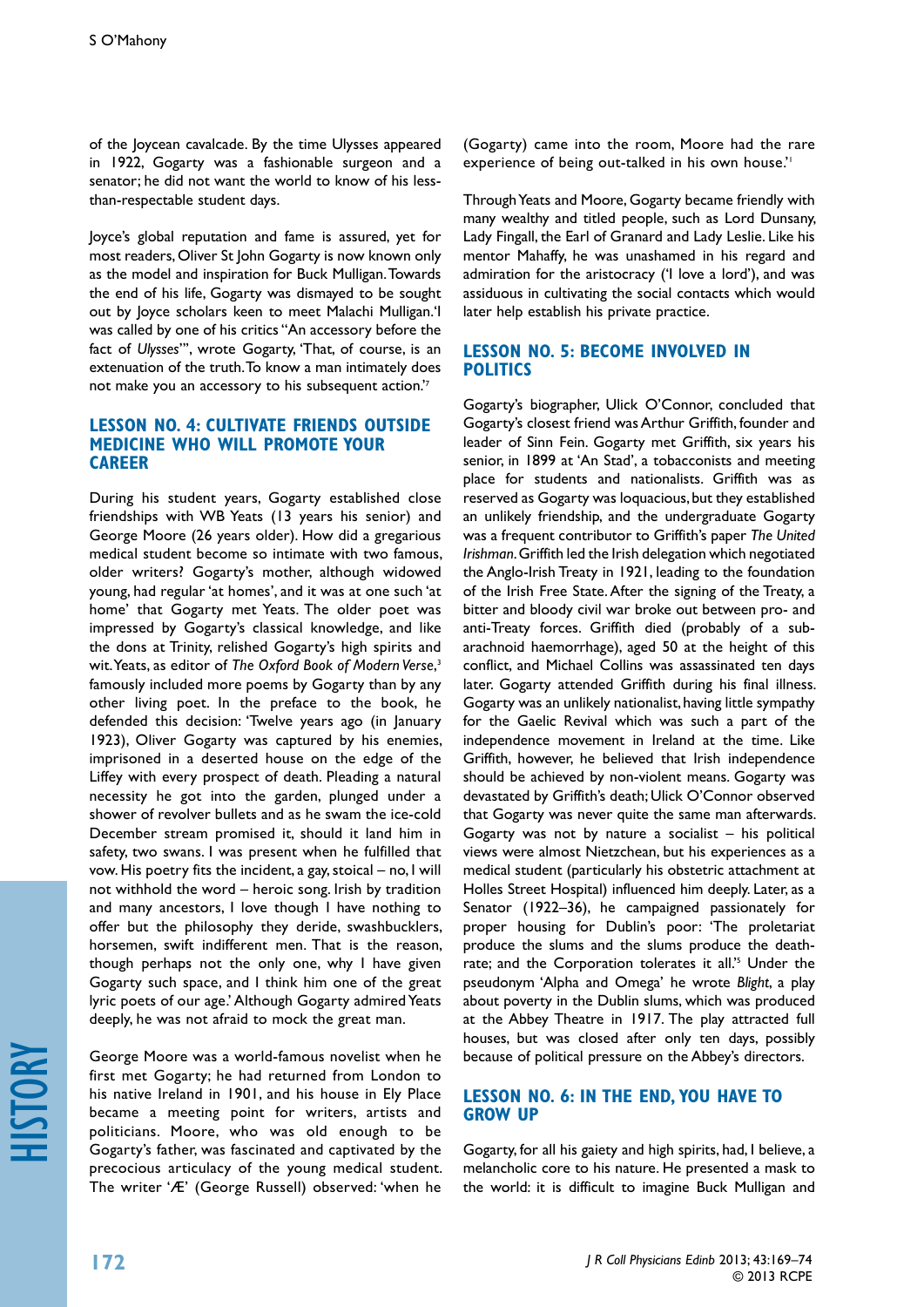

**FIGURE 4** Oliver St John Gogarty with his grandson Guy Williams. Reproduced with the permission of the Royal College of Surgeons in Ireland.

Sigmund Freud in conversation. Ironically for such a famous talker, he kept his innermost thoughts to himself. A telling anecdote sums up Gogarty's armour: having embalmed and laid out the body of his closest friend, Arthur Griffith, Gogarty attended a party later that evening where he was observed to be 'his gay, sparkling self again'.<sup>1</sup>

His medicine clerkship was under the tutelage of Dr Joseph O'Carroll at the Whitworth Hospital. Gogarty described O'Carroll as 'a humourless martinet', yet in *Tumbling in the Hay*, Gogarty gives O'Carroll an address to the students which encapsulates Gogarty's own credo:<sup>5</sup>

Turn back now if you are not prepared and resigned to devote your lives to the contemplation of pain, suffering and squalor. For realise that it is not with athletes that you will be consorting, but with the dying and the diseased. The sunny days will not be yours any longer but days in the crowded dispensaries, the camp of the miner or of the soldier where, unarmed, you must render service in the very foremost positions. …Your faces will alter. You will lose your youthful smirks; for, in the end, your ceaseless traffic with suffering will reflect itself in grave lines upon your countenance. Your outlook on life will have none of the deception that is the unconscious support of the layman: to you all life will appear in transit, and you will see with clear and undeceived vision the different stages of its devolution and its undivertible path to the grave…These are no delightful thoughts, but they will inevitably be yours, and your recompense for them is that your work for a short space may ease pain and baulk, if only for a year or two, the forces of annihilation and decay…

I have seen as the years of experience progress the wildest medicos, the greatest rapscallions, turn themselves into good, sober and sound physicians. It is by Charity that this miracle is wrought. By Charity. You know too much. You know what suffering means. You have seen it perhaps at the acutest and most pitiable stage of all when it turns delirious in its attempts at wild delight. You have seen what the wages of sin are.

For this you must be prepared to sacrifice more than your lives. You must sacrifice your delight in Beauty; for, as you gaze on it, your knowledge tempts you to see beneath its bloom the intimations of decay. This is the price that you must pay for your knowledge. This is the sacrifice you must make. Your joy in life must be exchanged for devotion to the service of mankind. Unselfishly to make this sacrifice is the long-descended tradition and prerogative of our profession…Good morning.

Despite his early failures in medical examinations and a life packed with a host of diverse activities, Gogarty had a successful career as a surgeon at the Meath Hospital. Here he would delight in flamboyant antics in the operating theatre, such as throwing into the viewing gallery a larynx he had just excised. In his private ENT consulting rooms in Ely Place, he charged substantial fees to wealthy patients while treating the less well-off for free.

#### **Conclusion**

Perhaps Gogarty is not the ideal role model for the modern medical student: his academic record – at least in medicine – was undistinguished, and some of his extracurricular activities, were, to put it delicately, Rabelasian. Nevertheless, there is much for the modern medical student to learn from his career. Modern medical education is essentially vocational, and narrow in its focus. There is currently no consensus on how the